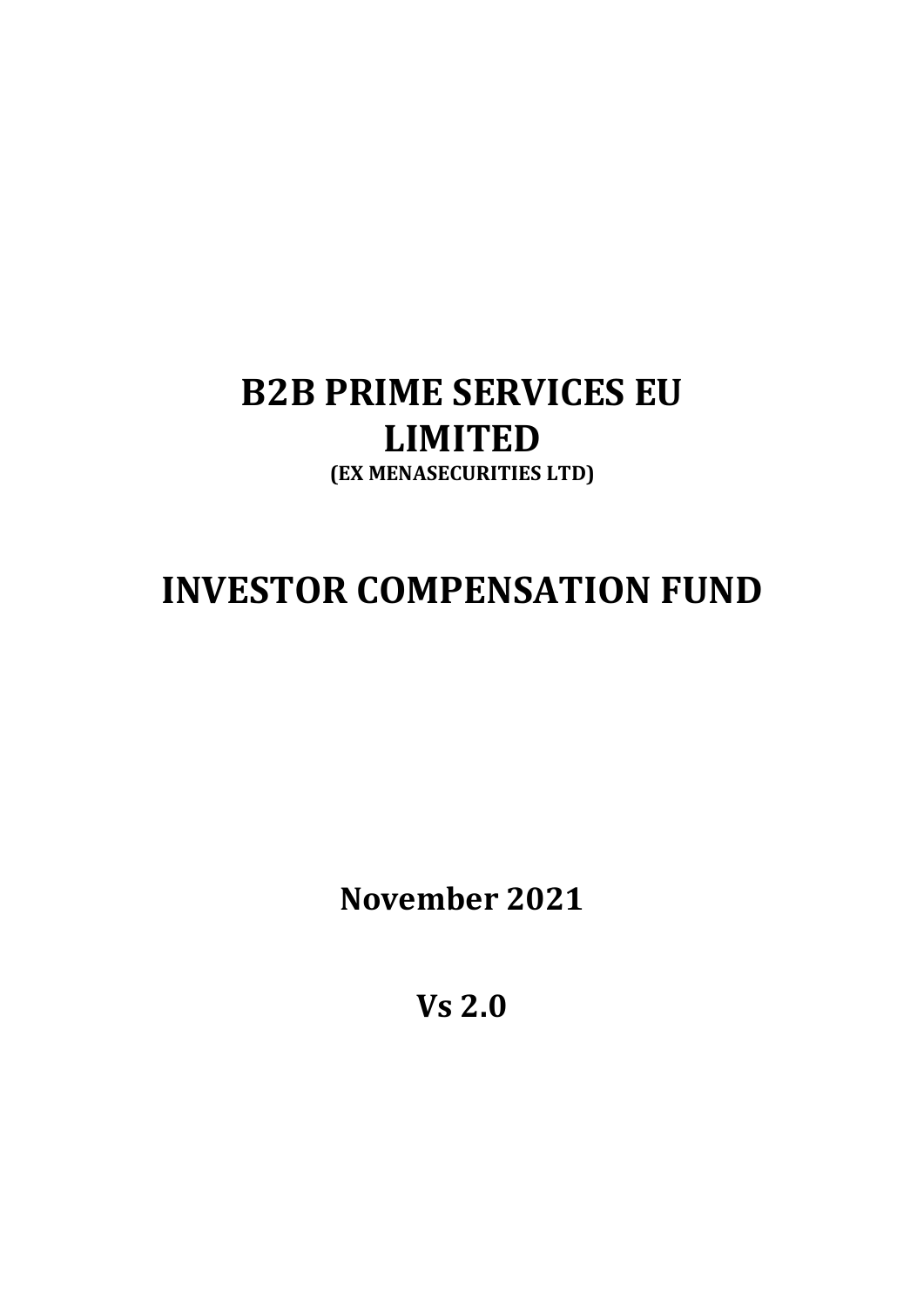#### B2B PRIME SERVICES EU LIMITED (EX MENASECURITIES LTD) lnvestor Compensation Fund

| <b>Policy Owner:</b>                        |                    |                       | <b>PRIME</b><br><b>SERVICES</b><br>B <sub>2</sub> B<br>EU<br>MENASECURITIES LTD) | <b>LIMITED</b><br>(EX)        |
|---------------------------------------------|--------------------|-----------------------|----------------------------------------------------------------------------------|-------------------------------|
| <b>Created on:</b>                          |                    |                       | 07/09/2019                                                                       |                               |
| Date of approval by the Board of Directors: |                    |                       | 10/09/2019                                                                       |                               |
| <b>Version</b><br>#                         | <b>Review date</b> | <b>Reviewed By</b>    | <b>Comments/Amendments</b>                                                       | <b>Approved by</b><br>the BoD |
| 1.0                                         | 07/09/2019         | Compliance<br>Officer | First version                                                                    | 10/09/2019                    |
| 1.1                                         | 12/01/2020         | Compliance<br>Officer | Updated<br>include<br>the<br>to<br>provisions of Directive DI87-07               | 15/01/2020                    |
| 2.0                                         | 01/11/2021         | Compliance<br>Officer | Minor corrections                                                                | 05/11/2021                    |
|                                             |                    |                       |                                                                                  |                               |
|                                             |                    |                       |                                                                                  |                               |
|                                             |                    |                       |                                                                                  |                               |
|                                             |                    |                       |                                                                                  |                               |
|                                             |                    |                       |                                                                                  |                               |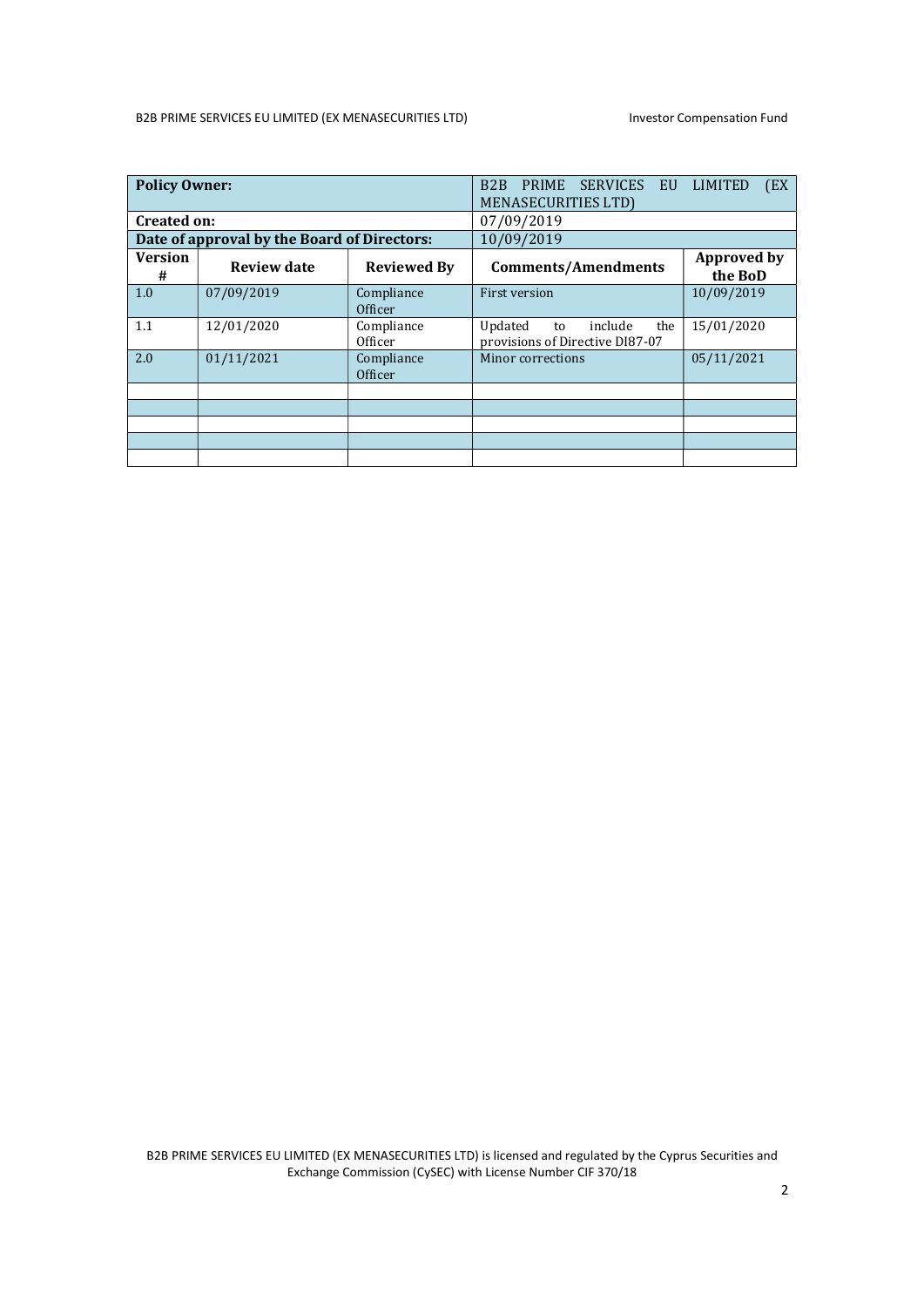### INFORMATION TO CLIENTS OF B2B PRIME SERVICES EU LIMITED (EX MENASECURITIES LTD) IN RELATION TO THE INVESTOR COMPENSATION FUND FOR CUSTOMERS OF CYPRIOT INVESTMENT FIRMS (CIFs)

#### 1. INVESTOR COMPENSATION FUND

B2B PRIME SERVICES EU LIMITED (EX MENASECURITIES LTD) (hereinafter the "Company", "us", "our" or "we"), is a Cyprus Investment Firm authorized and regulated by the Cyprus Securities and Exchange Commission (hereinafter the "CySEC") under license number 370/18, incorporated under Cyprus Company Law with Company Registration Number: HE 357630 and whose headquarters are at 1 Georgiou Kaningos, Pamelva Court, Office 104, Limassol, Cyprus.

The Company is a member of the Investor Compensation Fund (hereinafter the "Fund") for Customers of Cypriot Investment Firms (CIFs) and other Investment Firms (IFs) which are not credit institutions.

'Fund' or, synonymously, 'I.C.F. of Clients of IFs' or 'I.C.F.' means the Investors Compensation Fund of clients of CIFs who are Fund members, established pursuant to article 104(2) and (4) of the Law (L87(I)/2017), and whose powers and functions are regulated by the provisions of the Law and Directive D87-07.

The Fund constitutes a private law legal entity and its administration is exercised by an Administrative Committee of five members, who are designated for a three-year term. The Fund has been operating since 30 May 2004.

#### 2. COVERED SERVICES

The Fund covers the following investment and ancillary services of the Company:

- 1. Reception and transmission of orders in relation to one or more of the Financial Instruments;
- 2. Execution of orders on behalf of Clients;
- 3. Safekeeping and administration of financial instruments for the account of clients, including custodianship and related services such as cash/collateral management and excluding maintaining securities accounts at the top tier level ("central maintenance service"), as referred to in point 2 of Section A of the Annex to Regulation (EU) No 909/2014;

B2B PRIME SERVICES EU LIMITED (EX MENASECURITIES LTD) is licensed and regulated by the Cyprus Securities and Exchange Commission (CySEC) with License Number CIF 370/18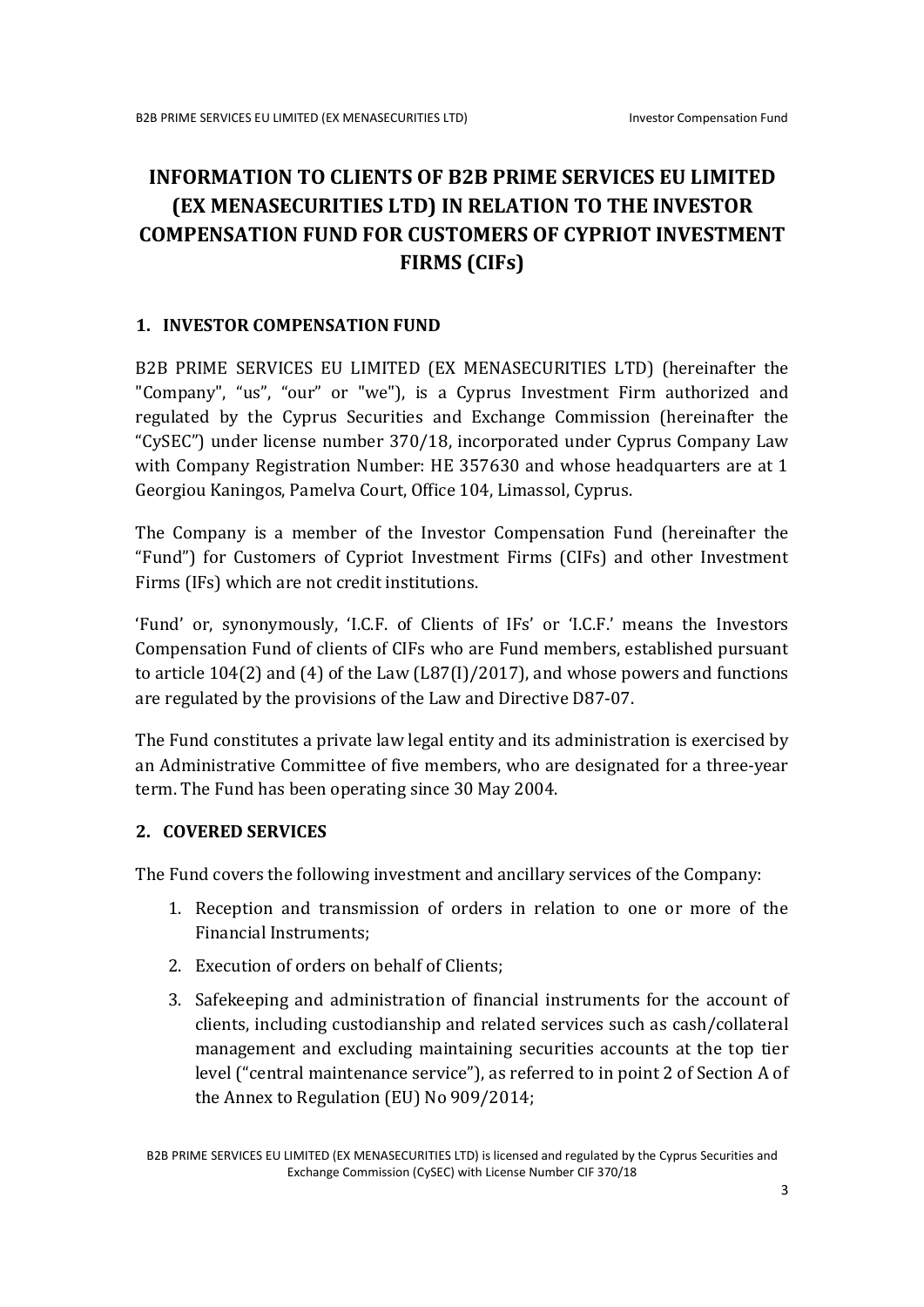- 4. Granting credits or loans to one or more financial instruments, where the firm granting the credit or loan is involved in the transaction;
- 5. Foreign exchange services where these services are connected to the provision of investment services.

in the following financial instruments:

a) Financial contracts for differences;

#### 3. COVERED CLIENTS

The Fund covers the clients of the Company except those who are included in the following categories of investors:

- 1. The following categories of Institutional and professional investors:
	- a) Investment Firms (IFs),
	- b) Legal entities associated with the Company and, in general, belonging to the same group of companies,
	- c) Banks,
	- d) Cooperative credit institutions,
	- e) Insurance companies,
	- f) Collective investment organizations in transferable securities and their management companies,
	- g) Social insurance institutions and funds,
	- h) Investors characterized by the Company as professionals, upon their request, in accordance with Part II of the Second Appendix of the Law (L87(I)/2017),
- 2. States and supranational organizations
- 3. Central, federal, confederate, regional and local administrative authorities
- 4. Enterprises who have close links with the Company, as per the interpretation of the term "close link" in section 2(1) of the Law (L87(I)/2017)
- 5. Managerial and administrative staff of the Company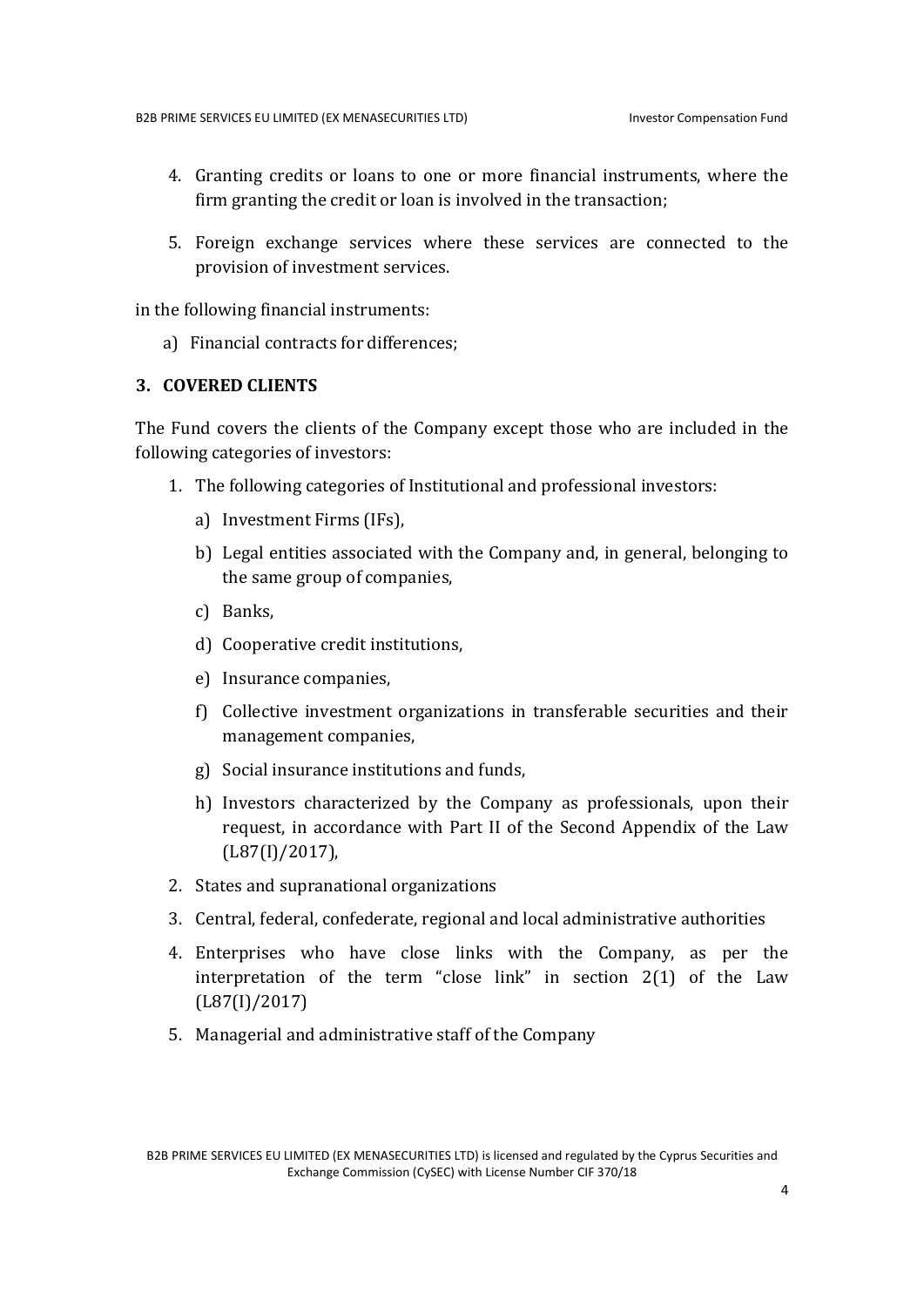- 6. Shareholders of the Company, whose participation directly or indirectly in the capital of the Company amounts to at least 5% of its share capital, or its partners who are personally liable for the obligations of the Company, as well as persons responsible for the carrying out of the financial audit of the Company as provided by the Law, such as its qualified auditors
- 7. Investors having in enterprises connected with the Company and, in general, of the group of companies, to which the Company belongs, positions or duties corresponding to the ones listed in paragraphs (5) and (6) above
- 8. Second-degree relatives and spouses of the persons listed in paragraphs (5), (6) and (7), as well as third parties acting for the account of these persons
- 9. Investors-clients against whom criminal proceedings under the provisions of the Prevention and Suppression of the Legalization of Proceeds from Criminal Activities Law of 2007, as amended or replaced, are pending and investors-clients of a member of the Fund responsible for facts pertaining to the member of the Fund that have caused its financial difficulties or have contributed to the worsening of its financial situation or which have profited from these facts.
- 10. Other Companies of the same group
- 11. Companies (investors) which due to their size are not allowed to draw a summary balance sheet in accordance with the Companies Law or the corresponding law of a Member State

In the cases of paragraphs (5), (6), (7), (8) and (10), the Fund suspends the payment of compensation informing the interested parties accordingly, until it reaches a final decision as to whether such cases apply.

#### 4. OBJECT OF THE FUND

The object of the Fund is to secure the claims of the covered customers against the members of the Fund (i.e. B2B PRIME SERVICES EU LIMITED (EX MENASECURITIES LTD)) by the payment of compensation for their claims arising from the covered services provided by its members, so long as failure by the Company to fulfill its obligations has been ascertained.

#### 5. COVERED CLAIMS

The covered claims are those arisen due to the inability of the Company:

B2B PRIME SERVICES EU LIMITED (EX MENASECURITIES LTD) is licensed and regulated by the Cyprus Securities and Exchange Commission (CySEC) with License Number CIF 370/18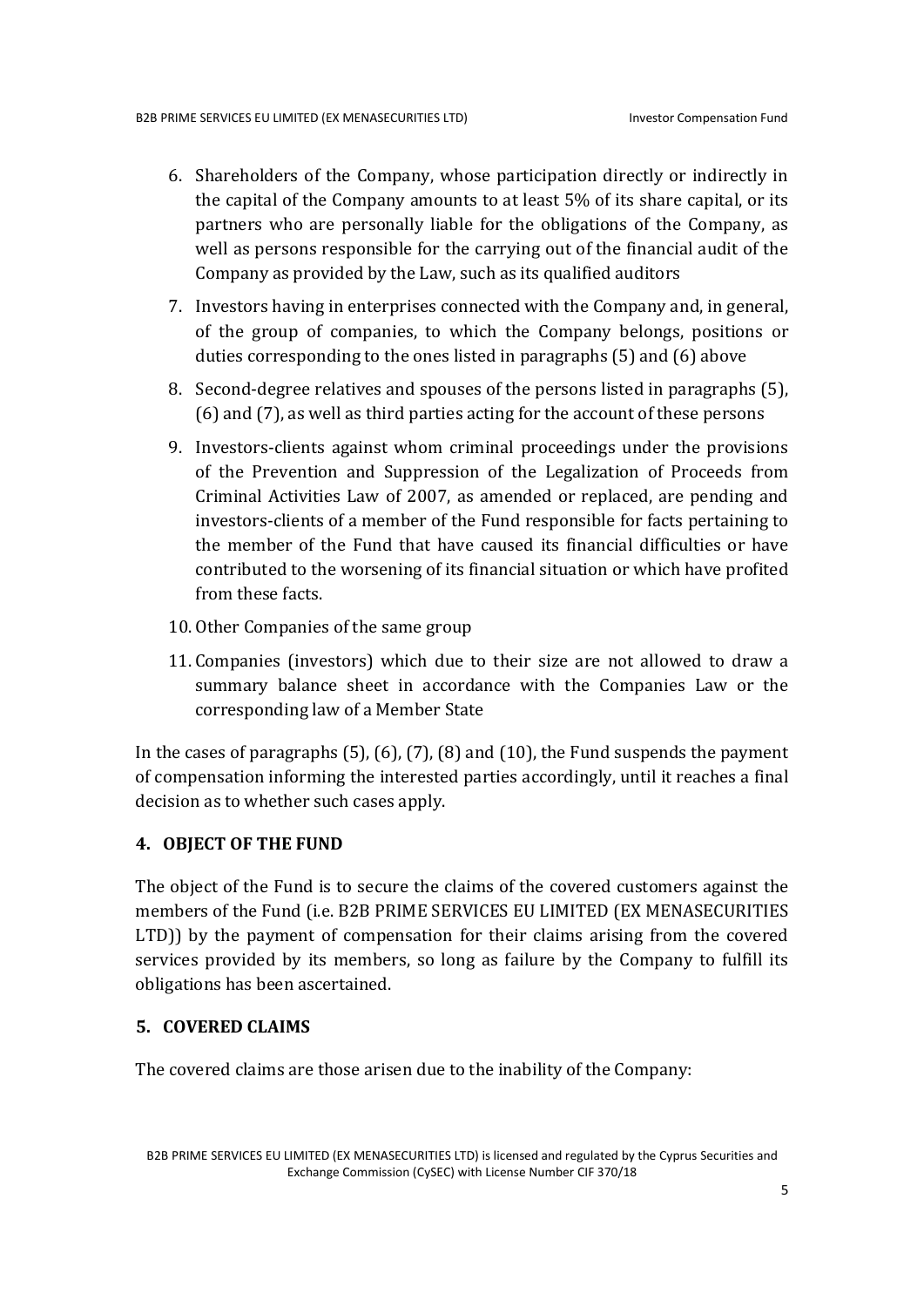- a) to return to its covered customers funds owed to them or funds which belong to them but are held by the Company, in the context of the provision by the Company to the said customers of investment services, or
- b) to hand over to the covered customers financial instruments which belong to them and which the Company holds, manages or keeps on their account, in the context of the provision by the Company to the said customers of investment services.

in accordance with relevant legislation and contractual terms.

The amount of the compensation payable to each covered customer is calculated in accordance with the legal and contractual terms governing the relation of the covered customer with the Company, in particular those related to off-set and counterclaims, that apply for the evaluation, at the date of the initiation of the compensation payment procedure, the amount of the funds or of the value, that it is defined by reference to the market value whenever is possible, of the financial instruments that belong to the covered customer and which funds or financial instruments the Company is unable to pay off or return.

#### 6. PRECONDITIONS FOR THE INITIATION OF THE COMPENSATION PAYMENT PROCEDURE BY THE FUND

The Fund initiates the compensation payment procedure when:

- a) the Cyprus Securities and Exchange Commission has ascertained that the Company, is for the time being unable to meet its obligations arising from its investors-customers' claims, in connection with the covered services it has provided, as long as such inability is directly related to the Company's financial position which has no foreseeable realistic prospect of improvement in the near future, or
- b) a court of the Republic, has on reasonable grounds, directly related to the financial position of the Company, issued a ruling which has the effect of suspending the investors-customers' ability to lodge claims against the Company.

The Cyprus Securities and Exchange Commission issues its decision on the commencement of the compensation payment procedure by the Fund within a reasonable timeframe and publishes the said decision on its website on the Internet.

B2B PRIME SERVICES EU LIMITED (EX MENASECURITIES LTD) is licensed and regulated by the Cyprus Securities and Exchange Commission (CySEC) with License Number CIF 370/18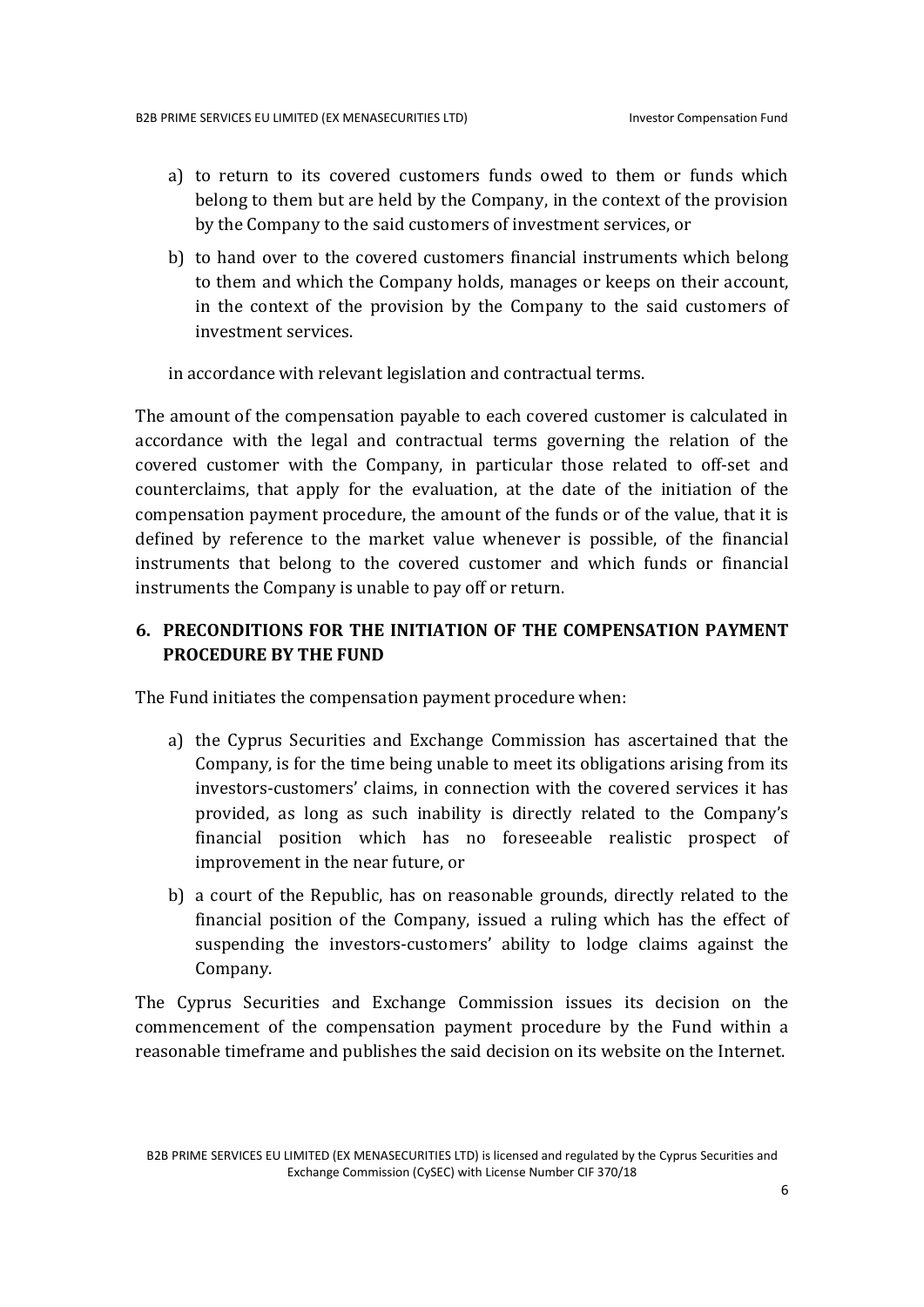#### 7. PROCEDURE RELATING TO THE INVITATION OF COVERED CLIENTS TO SUBMIT APPLICATIONS

Upon the commencement of the compensation payment procedure, the Fund publishes in at least two newspapers of national coverage, an invitation to the covered customers to make their claims against the Company arising from covered services, designating the procedure for the submission of the relevant applications, the deadline for their submission and their content.

The publication should contain at least:

- a) The name, the address of the headquarters and the brand name of the Company;
- b) The deadline for the submission of compensation applications, which cannot be less than five months and greater than nine months, from the date that the compensation process initiated or of the date of its publication;
- c) The mode of submission of applications; and
- d) The address or/and the electronic address at which the covered customers may get the relevant application form.

The above publication of the commencement of the compensation payment procedure is communicated to the Cyprus Securities and Exchange Commission, which in turn enter the publication on its website.

In exceptional and justified cases, the Fund, with a notice, may extend the deadline for the submission of compensation applications up to three months, provided that has received the approval of the Cyprus Securities and Exchange Commission. The said notice is published by the Fund in at least two newspapers of national coverage and it is published by the Cyprus Securities and Exchange Commission on its website.

In case a covered customer was not in position to submit a compensation application within the above defined deadlines, the said defined deadlines shall not apply to this covered customer, provided that conditions incurred which did not allowed this covered customer to submit the compensation application or the relevant particulars within the defined deadline.

A covered client who submits an application late to the Fund for the payment of compensation is obliged to submit, in addition to the information forming the necessary minimum content of the application, a solemn declaration stating the

B2B PRIME SERVICES EU LIMITED (EX MENASECURITIES LTD) is licensed and regulated by the Cyprus Securities and Exchange Commission (CySEC) with License Number CIF 370/18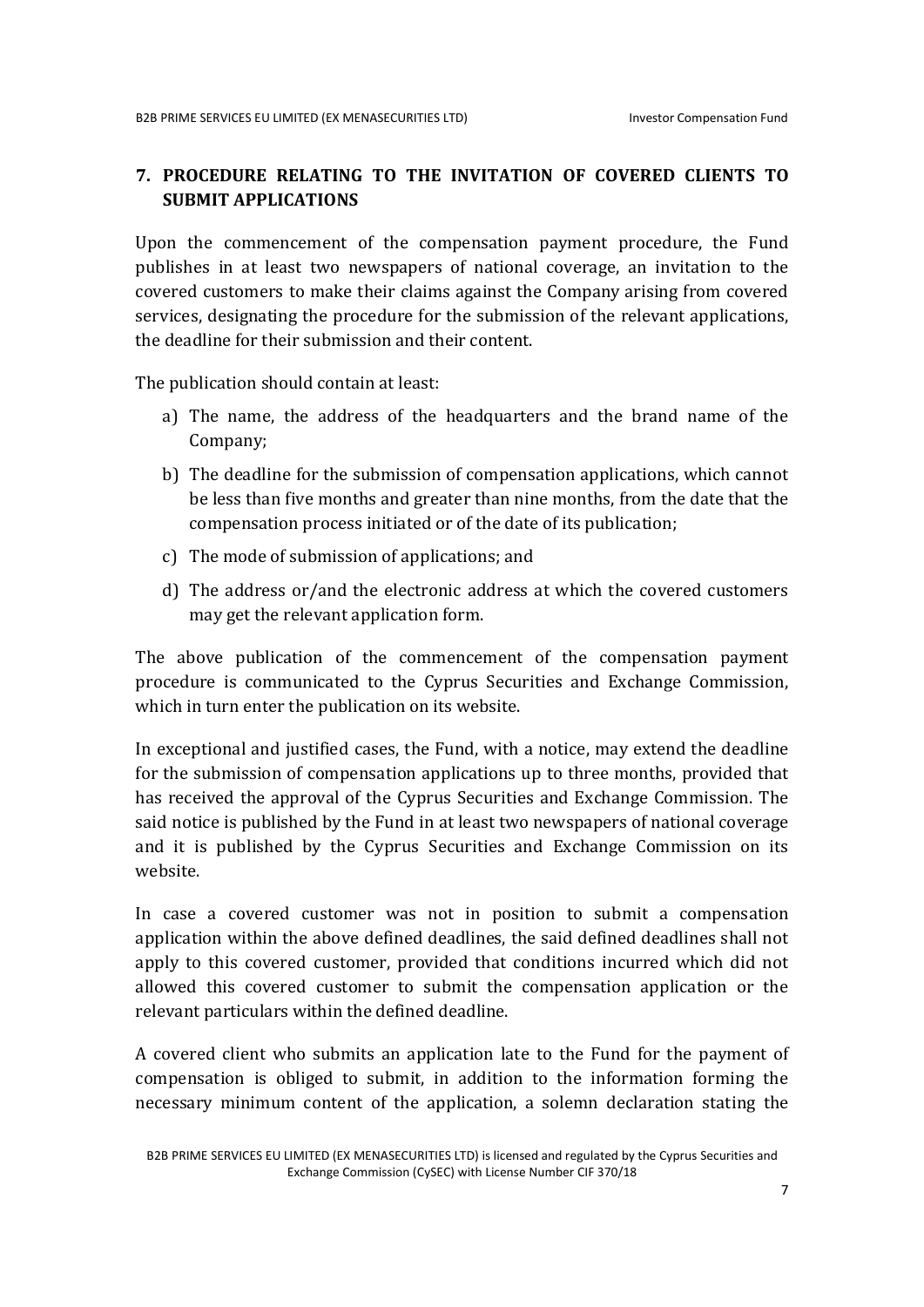reason for which he was not in a position to claim compensation in time attaching the necessary supporting evidence to prove his allegations.

#### 8. CONTENT OF COMPENSATION APPLICATIONS SUBMITTED TO THE FUND

The Fund issues a compensation application that defines the required information and evidences required for the examination of the compensation applications of the covered clients.

The Fund may ask additional information where it deems necessary for the examination of the compensation applications.

#### 9. PROCEDURE RELATING TO THE RECORDING AND EVALUATION OF THE ALLEGED COMPENSATION CLAIMS

The Fund may register and examine the received compensation applications either internally or by designate at least one expert on capital market issues and at least one lawyer with knowledge on capital market issues, who after having checked initially the prerequisites for the payment of a compensation, they will evaluate the claims submitted to the Fund and recommend to the Administrative Committee their acceptance in total or in part or their rejection.

In case of disagreement between the persons referred to in above paragraph, each one of them submits a separate recommendation.

The above persons:

- a) In order to evaluate the applications, ask from the Company to express its justified opinion within a define timeframe about the grounds of the claims alleged by the claimants.
- b) In case of not timely receiving a justified opinion from the Company, they proceed with the evaluation of the claims.
- c) Determine the amount of the compensation for each claimant.

The above mentioned persons have full access to the books kept by the Company, electronically or by other means, in order to accomplish their work.

#### 10.PRECONDITIONS FOR PAYMENT OF COMPENSATION

The payment of the compensation from the Fund prerequisites the following:

a) the commencement of the compensation payment procedure,

B2B PRIME SERVICES EU LIMITED (EX MENASECURITIES LTD) is licensed and regulated by the Cyprus Securities and Exchange Commission (CySEC) with License Number CIF 370/18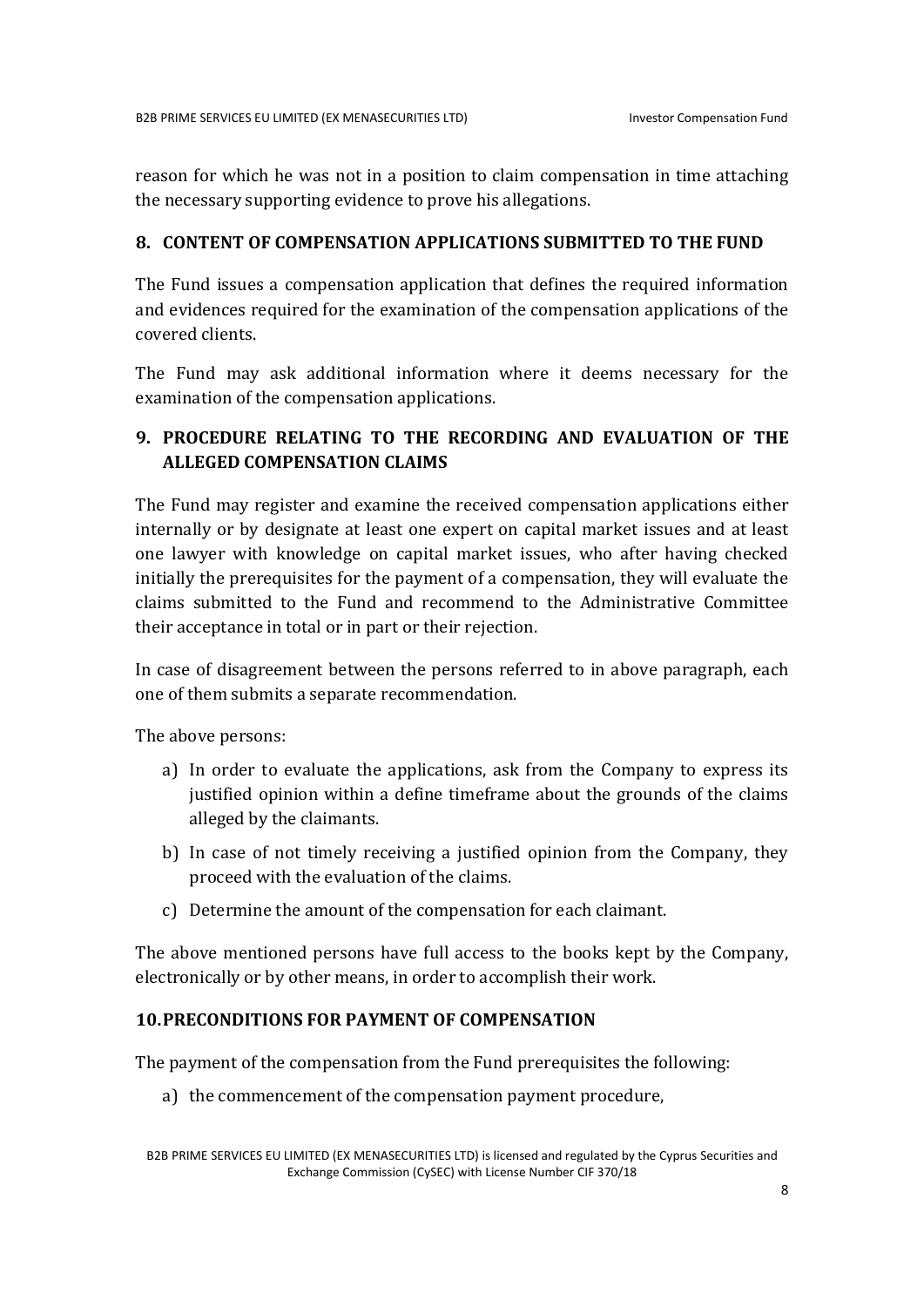- b) the existence of a sound claim by a covered customer against the Company that is the result of an investment service,
- c) the submission of a compensation application, as defined in CySEC's Directive DI87-07,
- d) that the claims are not related with transactions for which a criminal conviction was issued for money laundering activities in accordance with The Prevention And Suppression of Money Laundering And Terrorist Financing Law of 2007, as amended,
- e) there is no pending criminal procedure against the claimant for money laundering activities, in accordance with The Prevention And Suppression of Money Laundering And Terrorist Financing Law of 2007, as amended,
- f) the right of the claimant has not been lapsed in accordance with the relevant legislation.

#### 11.FIXING OF THE AMOUNT OF PAYABLE COMPENSATION

The calculation of the payable compensation derives from the sum of total established claims of the covered customer against the Company, arising from all covered services provided by the Company and regardless of the number of accounts, of which the customer is a beneficiary, the currency and place of provision of these services within the European Union.

The Fund provides a compensation for the claims defined in section 5 above, that applies for the sum of the claims of the covered customer against the Company and it is defined as the lower amount between the 90% of the cumulative covered claims of the covered customer and the euro 20.000.

In the case of a Joint Account:

- a) for the calculation of the compensation that is referred on the above paragraph, the share of each covered customer is taken into consideration,
- b) the claims are allocated equally between the covered investors, unless specific arrangements are in place and in accordance with the exceptions of paragraph (c) below a compensation is provided to each investor in accordance with the above paragraph,
- c) the claims from a joint account where two or more persons have rights as partners of a company, union or of a similar entity, with no legal substance, for the calculation of the compensation that is provided on the above

B2B PRIME SERVICES EU LIMITED (EX MENASECURITIES LTD) is licensed and regulated by the Cyprus Securities and Exchange Commission (CySEC) with License Number CIF 370/18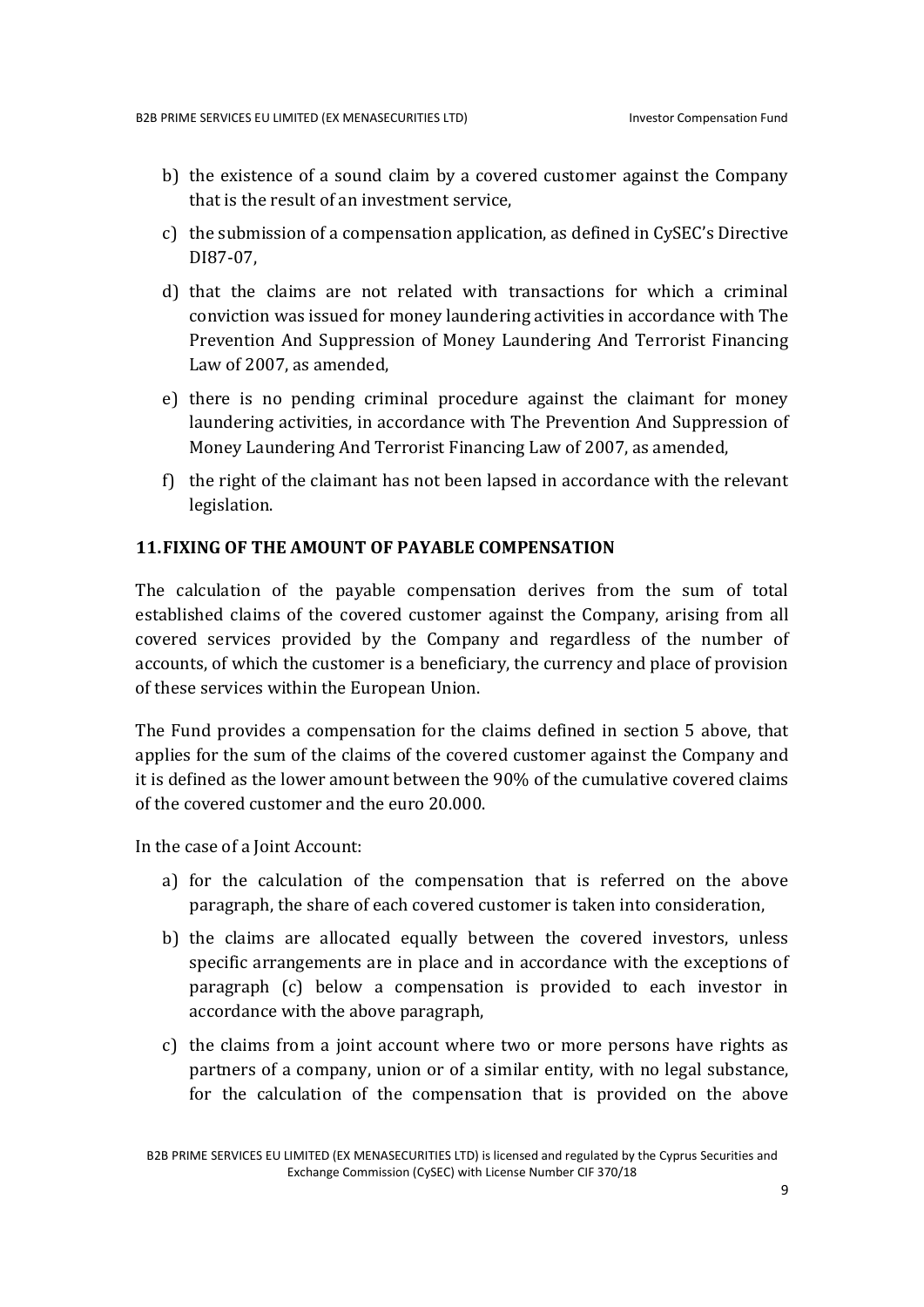paragraph, are consolidated and are considered that are derived from the investment of only one investor.

The Administrative Committee examines the received compensation applications and decides whether the preconditions (section 10 above) for the payment of the compensation are fulfilled or not.

The Administrative Committee rejects the application in case the claimant used fraudulent or misleading means in order to secure the payment of compensation by the Fund.

The Administrative Committee during the examination of the applications takes into consideration the recommendations of the persons defined in section 9 above (one expert on capital market issues and at least one lawyer with knowledge on capital market issues).

The Fund may demand at any time from a covered customer to return the compensation paid to it, if it finds out subsequently that there was a reason to reject its application in accordance with Directive DI87-07.

Upon completion of the valuation, the Fund:

- a) Issues minutes listing the customers of the Company who are entitled to compensation, along with the amount of money each one of them is entitled to receive and communicates it to the Cyprus Securities and Exchange Commission and the Company within five working days from its issue. This decision also lists the customers to whom compensation will not be paid along with the relevant reasoning.
- b) Communicates, as soon as possible, its issued decision to each affected customer

The claimant to whom the Fund decision is communicated, in case he disagrees with the Fund's decision may submit a written objection to the Cyprus Securities and Exchange Commission within one month from the date of the communication of the decision, justifying sufficiently his alleged objection. The objection shall be submitted to the email address info@cysec.gov.cy with title "Objection to the decision of the ICF".

The Cyprus Securities and Exchange Commission, during the examination of the objections, may:

a) ask information and particulars from the Fund or/and the Company or/and the claimant,

B2B PRIME SERVICES EU LIMITED (EX MENASECURITIES LTD) is licensed and regulated by the Cyprus Securities and Exchange Commission (CySEC) with License Number CIF 370/18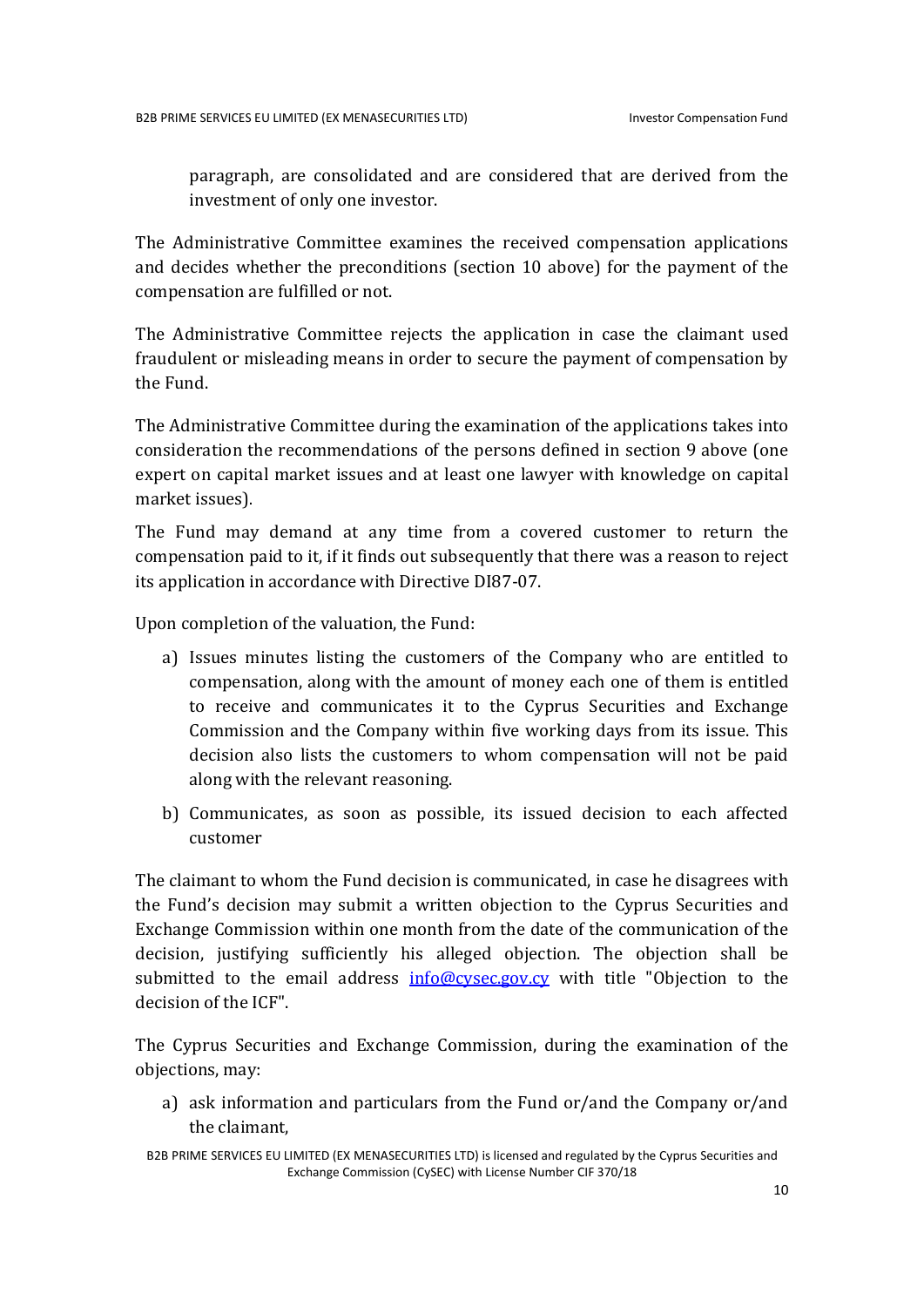b) conduct any investigation.

The Commission is obliged to complete the examination of the objection within 45 days and in case an error is identified in the evaluation performed by the Fund, it requests in writing from the Fund to correct immediately the error and pay the right compensation amount and informs the affected customer accordingly.

The Fund is obliged to pay to each covered customer-claimant the compensation within three months from the date it has communicated its minutes to the covered customer. The payment of the compensation by the Fund is deposited to a bank account of the covered customer designated by the latter in writing on the compensation application.

In exceptional and justified cases, the Fund may ask from the Cyprus Securities and Exchange Commission to extend the deadline for the compensation payment, but in any case the extension cannot be more than 3 additional months.

The compensation is paid in euro and in case where the funds or/and the financial instruments are in a currency other than the euro, the exchange rate as defined by the European Central bank at the end of the date that the compensation payment procedure was initiated, is used.

For any further information regarding the Fund, please contact our Office at: Tel.: + 357 25 020 046, or e-mail: info@b2prime.com

or

the offices of the Administrative Committee of the Fund, at the following address:

Administrative Committee of the Investor Compensation Fund for Customers of CIFs and other IFs 27 Diagorou Str. CY-1097 Nicosia Tel: +357 22506600 Fax no.: +357 22506700 e-mail address: investmentfirms@cysec.gov.cy

or CySEC's website: https://www.cysec.gov.cy/en-GB/complaints/tae/information/